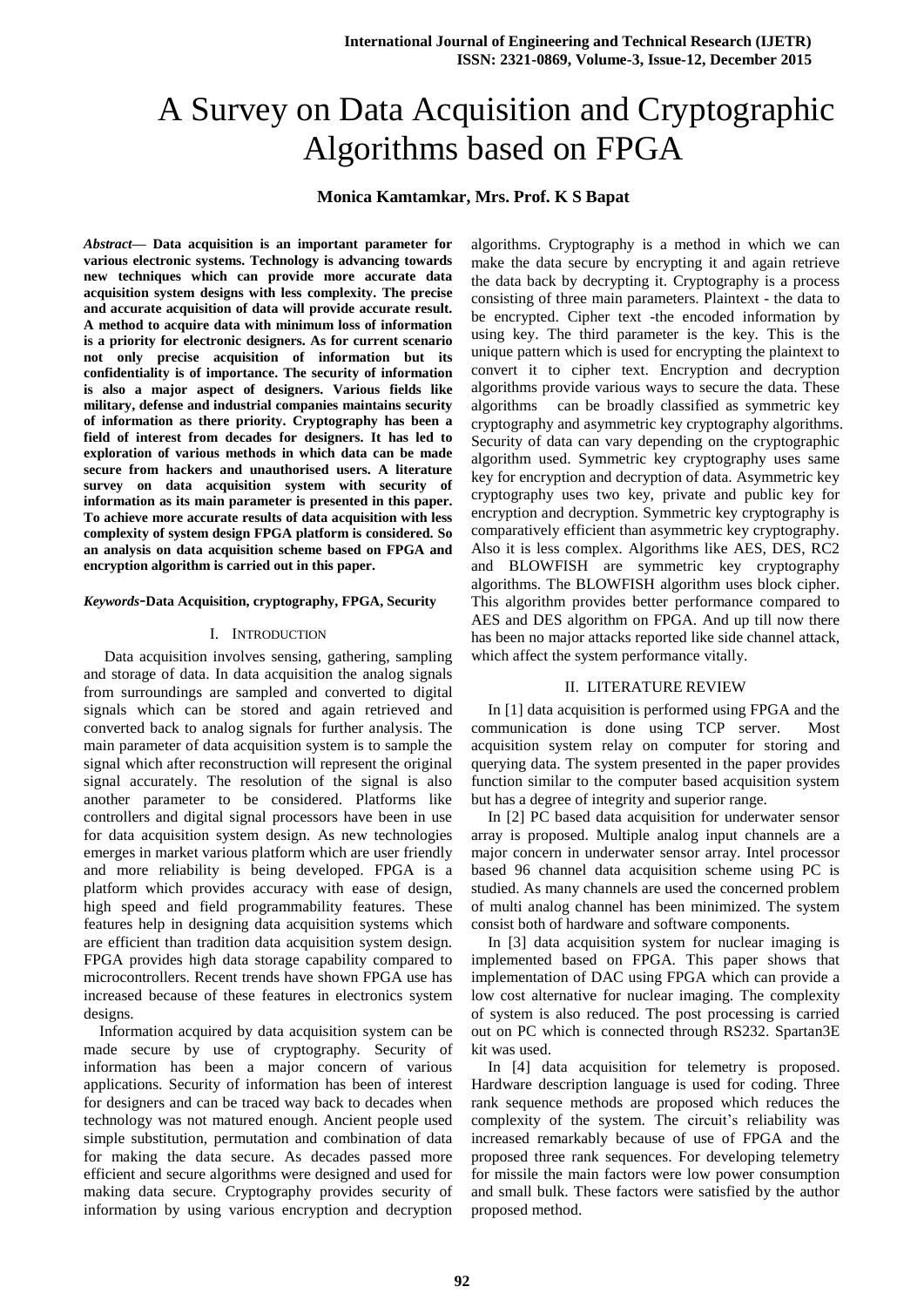In [5] data acquisition system design is proposed. The acquisition system is designed using the inbuilt ADC on the SPARTAN kit. External ADC is not used. Even by using onboard ADC the resource used on FPGA was reduced and noise of the system was minimized.

In [6] pipelined AES algorithm is implemented on FPGA. Virtex5 kit is used for analysis. The dual port BRAM, DSP blocks on Virtex5 is used. The use of BRAM and DSP blocks ensures minimization of usage of registers and lookup tables. Thus a new way of performing encryption and decryption using these blocks and increasing the performance is the main idea of the author.

In [7] Fast Fourier Transform is used. The use of FFT has made the acquisition process more accurate. The signal is divided into frequency slots and the processing of signal is done in frequency domain. The complexity of system reduces by using FFT. FPGA family used is SPARTAN.

In [8] multi channel data acquisition is considered. The author concluded that by using multi channel the complexity can be reduced and speed of system can be increased. A parallel approach is suggested by author and analog signals up to 32 channels can be acquired and processed 32 channel analog signal data is acquired.

In [9] the parameters considered are minimization of noise and accurate data acquisition. This system consumes less power. As the speed of system is also important for measuring the performance of a system the data collection and data detection time is analysed for various environmental conditions.

In [10] various cryptographic algorithms are analysed. These algorithms are highly efficient in securing the data in communication medium. The asymmetric key cryptographic algorithms provide non-repudiation. Symmetric key cryptographic algorithms are simple to implement and are used in many application.

In [11] analytical analysis of symmetric key cryptographic algorithms is presented. Symmetric algorithm likes AES, DES, BLOWFISH and various newly proposed algorithms are also studied. This shows that considering parameters like authenticity, integrity and security symmetric key algorithms are efficient in software. AES is efficient in software and hardware. AES is widely used in many applications.

 In [12] FPGA based lightweight cryptographic function are implemented using various methodologies. The analysis show that full hardware acceleration gives reasonable performance compared to other methodology. The other methodology considered for comparison were software based design methodology and software/hardware co-design.

**I. COMPARISON OF DATA ACQUISITION SYSTEMS**

| <b>Nomenclatur</b> | Softw      | Featur     | Applicati     | <b>Results</b> |
|--------------------|------------|------------|---------------|----------------|
| e                  | are        | e          | <sub>on</sub> |                |
|                    |            |            |               |                |
| PC based           | <b>MAT</b> | <b>FFT</b> | Under         | <b>Saves</b>   |
| data               | LAB        | used       | water         | money,         |
| acquisition        |            | for        | sensor        | time           |
|                    |            | Beam       | array         |                |
|                    |            | formin     |               |                |
|                    |            | g          |               |                |
| FPGA based         | <b>MAT</b> | <b>FFT</b> | Medical       | Processing     |
| signal             | LAB.       | and        | imaging       | time           |
| processing         | VHD        | time       |               | reduced        |

|                                                                 | L                                      | domain<br>analysi<br>S                                                                 |                                               |                                                                                   |
|-----------------------------------------------------------------|----------------------------------------|----------------------------------------------------------------------------------------|-----------------------------------------------|-----------------------------------------------------------------------------------|
| Data<br>acquisition<br>and analysis<br>system on<br><b>FPGA</b> | <b>VHD</b><br>L,<br><b>MAT</b><br>LAB. | FFT for<br>compre<br>ssion of<br>output<br>data                                        | Low<br>frequency<br>radio<br>observatio<br>ns | Accuracy                                                                          |
| Data<br>acquisition<br>for Gamma<br>ray detection<br>on FPGA    | <b>MAT</b><br>LAB.                     | Pulse<br>height<br>estimati<br>on<br>method<br>digitiza<br>tion of<br>anode<br>signals | Nuclear<br>imaging                            | Low cost<br>compared<br>tο<br>traditional<br>method,re<br>duced<br>complexit<br>y |
| DAS design<br>on FPGA                                           | <b>VHD</b><br>L                        | 3 Rank<br>sequen<br>ce                                                                 | Telemetry<br>and<br>Telecontro<br>1 system    | H/W Bulk<br>reduces                                                               |
| Multichannel<br>data<br>acquisition<br>on FPGA                  | <b>VHD</b><br>L                        | Parallel<br>data<br>acquisit<br>ion                                                    | Defense                                       | Speed of<br>acquisition<br>increased                                              |
| Multi channel<br>with noise<br>reduction                        | <b>VHD</b><br>L                        | Averag<br>e filter                                                                     | Wireless<br>communic<br>ation                 | Speed<br>increased<br>and<br>Denoising                                            |

In [13] VHDL is use for coding Blowfish algorithm. The encryption and decryption scheme of blowfish algorithm is implemented on hardware. As FPGA is used the system becomes more hardware specific. The FPGA implementation of blowfish algorithm is preferred for high speed application.

In [14] encryption algorithm analysed is blowfish algorithm. The author compared AES and Blowfish algorithm for implementing text data encryption. Blowfish algorithm was more efficient. This algorithm can be used for SMS and text encryption and provides security. As for SMS the power consumption is an important factor implementation of Blowfish algorithm on FPGA platform with less battery usage was main factor considered.

In [15] AES algorithm is implemented on FPGA. The paper showed that the performance was increased and power consumed per block was decreased by implementing algorithm on FPGA platform.

In [16] implementation of AES algorithm using dual key is analysed. In this method dynamic allocation of resources is used instead of static lookup table. This led to decrease in the attacks like cryptanalysis. Author proposed less complex algorithm which reduced the computational overhead in system design.

 **II. COMPARISON OF ENCRYPTION ALGORITHMS [18]**

| <b>PARAM</b><br><b>ETERS</b> | <b>DES</b>                                                     | <b>AES</b>                                      | <b>RSA</b>                                                  | <b>BLOWFIS</b><br>н                 |
|------------------------------|----------------------------------------------------------------|-------------------------------------------------|-------------------------------------------------------------|-------------------------------------|
| DEVEL.<br><b>OPMEN</b><br>т  | In early<br>1970 by<br><b>IBM</b> and<br>Published<br>in 1977. | Vincent<br>Rijmen,<br>Joan<br>Daeman in<br>2001 | Ron<br>Rivest.<br>Shamir &<br>Leonard<br>Adleman<br>in 1978 | <b>Bruce</b><br>Schneier in<br>1993 |
| <b>KEY</b><br><b>LENGT</b>   | 64<br>$(56$ usable)                                            | 128,192,<br>256                                 | Key length<br>depends on                                    | Variable<br>key length              |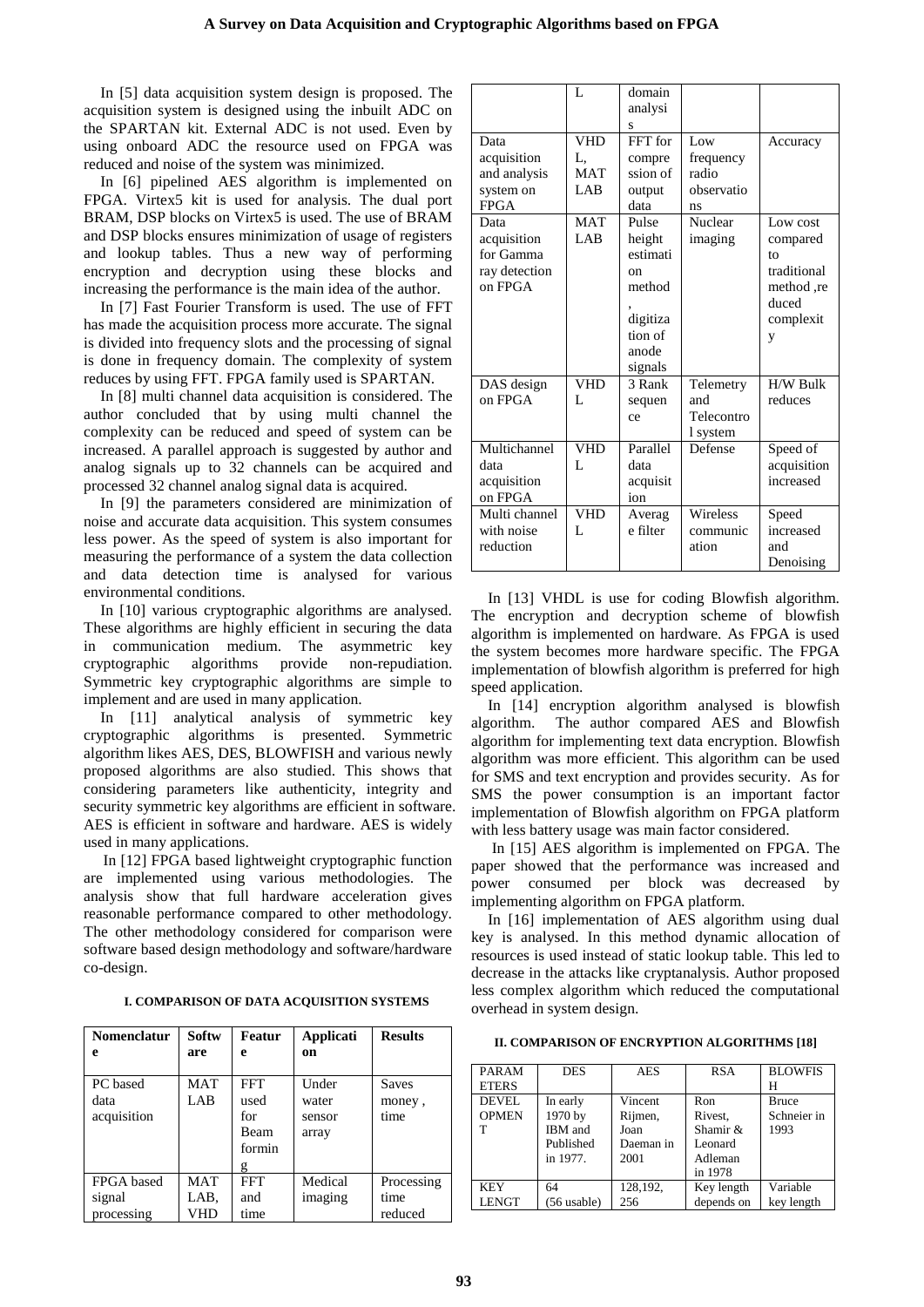| H             |             |           | no. of bits        | i.e.        |
|---------------|-------------|-----------|--------------------|-------------|
| (Bits)        |             |           | in the             | $32 - 448$  |
|               |             |           | module             |             |
| <b>ROUND</b>  | 16          | 10,12,14  |                    | 16          |
| S             |             |           |                    |             |
| <b>BLOCK</b>  | 64          | 18        | Variable           | 64          |
| <b>SIZE</b>   |             |           | block size         |             |
| (Bits)        |             |           |                    |             |
| <b>ATTAC</b>  | Exclusive   | Key       | <b>Brute</b> force | No attack   |
| KS.           | Key         | recovery  | attack,            | is found to |
| <b>FOUND</b>  | search,     | attack,   | timing             | he.         |
|               | Linear      | Side      | attack             | successful  |
|               | cryptanalys | channel   |                    | against     |
|               | is.         | attack    |                    | blowfish.   |
|               | Differentia |           |                    |             |
|               | 1 analysis  |           |                    |             |
| LEVEL.        | Adequate    | Excellent | Good level         | Highly      |
| OF            | security    | security  | of security        | secure      |
| <b>SECURI</b> |             |           |                    |             |
| TY            |             |           |                    |             |
| <b>ENCRYP</b> | Very slow   | Faster    | Average            | Very fast   |
| <b>TION</b>   |             |           |                    |             |
| <b>SPEED</b>  |             |           |                    |             |

In [17] REA is considered. This algorithm has the property of re-configurability. This helps to improve the security of algorithm as the user can configure the algorithm by varying number of rounds and key used in algorithm. So the attack on this algorithm decreases. This algorithm is not resistant to timing attacks.

In [18] study on comparison of various encryption algorithms is shown. Table II shows the parameters of various encryptions algorithm of this paper. This gives the basic parameters used in encryption algorithms.

In [19] performance evaluation of various parameters for DES and Blowfish algorithm is studied. The parameters like encryption security, encryption speed and power consumption were analysed. The power consumption of both algorithms is almost same. The time required for encryption in DES is more comparatively.

In [20] DES algorithm is studied which shows that it is resistant to many DPA attacks practically. The goal was to study the real time DPA attack effect on DES algorithm. The DPA attack on FPGA is difficult because of the decoupling capacitor. The FPGA board has to be broken down physically before applying DPA. The decoupling capacitors are a countermeasure which helps to improve the security of DES algorithm.

## III. CONCLUSIONS AND FUTURE WORK

Data acquisition based on FPGA and various Cryptographic algorithms implemented on FPGA platform is presented in this paper. In Table I some parameters of Data acquisition are summarized. This gives a better understanding of data acquisition system design based on the feature and application of the system which the user wants to design. FPGA based implementation of Cryptographic algorithms for encryption and decryption is analyzed and its comparison with some features is shown in Table II.

From this analysis it is found that

1. Data acquisition system design using FPGA platform provides high performance and complexity of design is less as compared to tradition data acquisition system design which uses PC.

- 2. FPGA based data acquisition system consumes less power and the accuracy provided by these systems is high.
- 3. Cryptographic algorithms on FPGA increases the speed of encryption compared to implementation of algorithm on software platform.
- 4. The security of data is better by implementing cryptographic algorithm on FPGA.

The future scope can be a data acquisition system design which can provide security also, for applications which required confidentiality can be implemented. The accuracy can be increased to a high level by using FFT and parallel data acquisition approach. The main parameter for maintaining confidentially of application is the security of data. This can be provided by integrating the implementation of cryptographic algorithm on FPGA. So a FPGA based data acquisition system design which is robust to attacks from unauthorized user can be implemented. This will results in reduced cost and complexity of design as FPGA is more cost effective and user friendly. The analysis shows that algorithm like AES and BLOWFISH can be used for such applications.

#### REFERENCES

- [1] A. Mazare, L. Ionescu, G. Serban, I. Lita, "*FPGA-based system for data acquisition and remote communication*" 20th International Symposium for Design and Technology in Electronic Packaging (SIITME) IEEE 2014.
- [2] Umar Hamid, Rahim Ali Qamar, Mohsin Shahzad, "*PC Based Data Acquisition and Signal Processing for Underwater Sensor Arrays*" IEEE 2013.
- [3] Fisikopoulos Eleftherios, Georgiou Mariaz et. al., "*A Spartan3e based low-cost system for gamma-ray detection in small SPECT or PET systems*"IEEE 2010.
- [4] Jiyang Dai, Guohui Wu, Qian Shuai, Jian Shi, "*Data Acquisition System Design for Missile Telemetry and Telecontrol Based on FPGA*," IEEE 2009.
- [5] Swamy TN and Rashmi KM, "*Data Acquisition system based on FPGA*," International Journal of Engineering Research and Applications (IJERA) ISSN: 2248-9622, Vol. 3, Issue 2, March - April 2013, pp.1504-1509.
- [6] J. Senthil Kumar, C.Mahalakshmi, "*Implementation of Pipelined Hardware Architecture for AES Algorithm using FPGA*" International Conference on Communication and Network Technologies (ICCNT) IEEE 2014.
- [7] Santosh Gujare, Gaurav Jagtap, Damayanti Gharpure, S. Ananthakrishnan, "*FPGA based data acquisition and analysis system,"* Physics and Technology of sensors (ISPTS), IEEE 2012.
- [8] Su Shujing, Wang Zenggang, *"The design of multi channel data acquisition system based on FPGA,"* IEEE 2011.
- [9] Liu Jun, Miao Changyun, BaiHua and Yang Yanli, "*Design of the Multi-channel Ultrasonic Signal Acquisition and Denoising Based on FPGA*," Seventh International Conference on Measuring Technology and Mechatronics Automation, 2015.
- [10] Sourabh Chandra, Smita Paira, et.al. "*A comparative survey of symmetric and asymmetric key cryptography*" International Conference on Electronics, Communication and Computational Engineering (ICECCE) IEEE 2014.
- [11] Bidisha Mandal, Sourabh Chandra, Sk Safikul Alam, Subhendu Sekhar Patra,"*A Comparative and Analytical Study on Symmetric Key Cryptography*" International Conference on Electronics, Communication and Computational Engineering (ICECCE) IEEE 2014
- [12] Imene Mhaohbi ,Nejla Rejeb, Slim Ben Othman, Nabil Litayem, Slim Ben Saoud "*Design Methodologies Impact on the Embedded System Performances: Case of Cryptographic Algorithm*" IEEE 2014.
- [13] L. Kranthi Kiran, J. E. N. Abhilash, P. Suresh Kumar,"*FPGA Implementation of Blowfish Cryptosystem Using VHDL***,"** International Journal of Engineering Research & Technology (IJERT) Vol. 2 Issue 1, January 2013.
- [14] Minta Thomas and Panchami V, *"An Encryption Protocol for Endto-end Secure Transmission of SMS,"* International Conference on